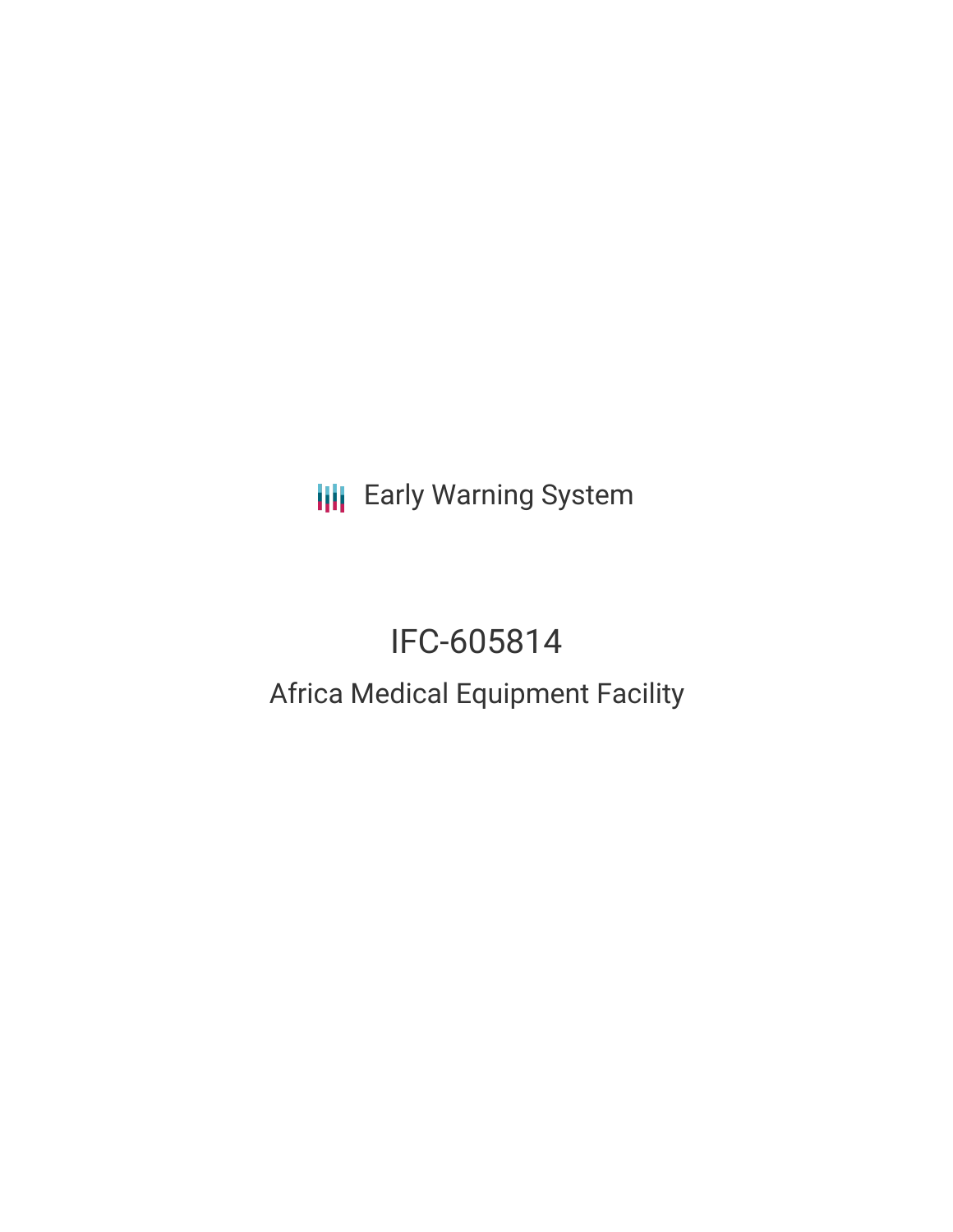

#### **Quick Facts**

| <b>Countries</b>               | Kenya                                                         |
|--------------------------------|---------------------------------------------------------------|
| <b>Financial Institutions</b>  | International Finance Corporation (IFC)                       |
| <b>Status</b>                  | Active                                                        |
| <b>Bank Risk Rating</b>        |                                                               |
| <b>Voting Date</b>             | 2021-06-23                                                    |
| <b>Borrower</b>                | Borrower not available on website at the time of the snapshot |
| <b>Sectors</b>                 | Education and Health, Finance, Industry and Trade             |
| <b>Investment Amount (USD)</b> | $$0.97$ million                                               |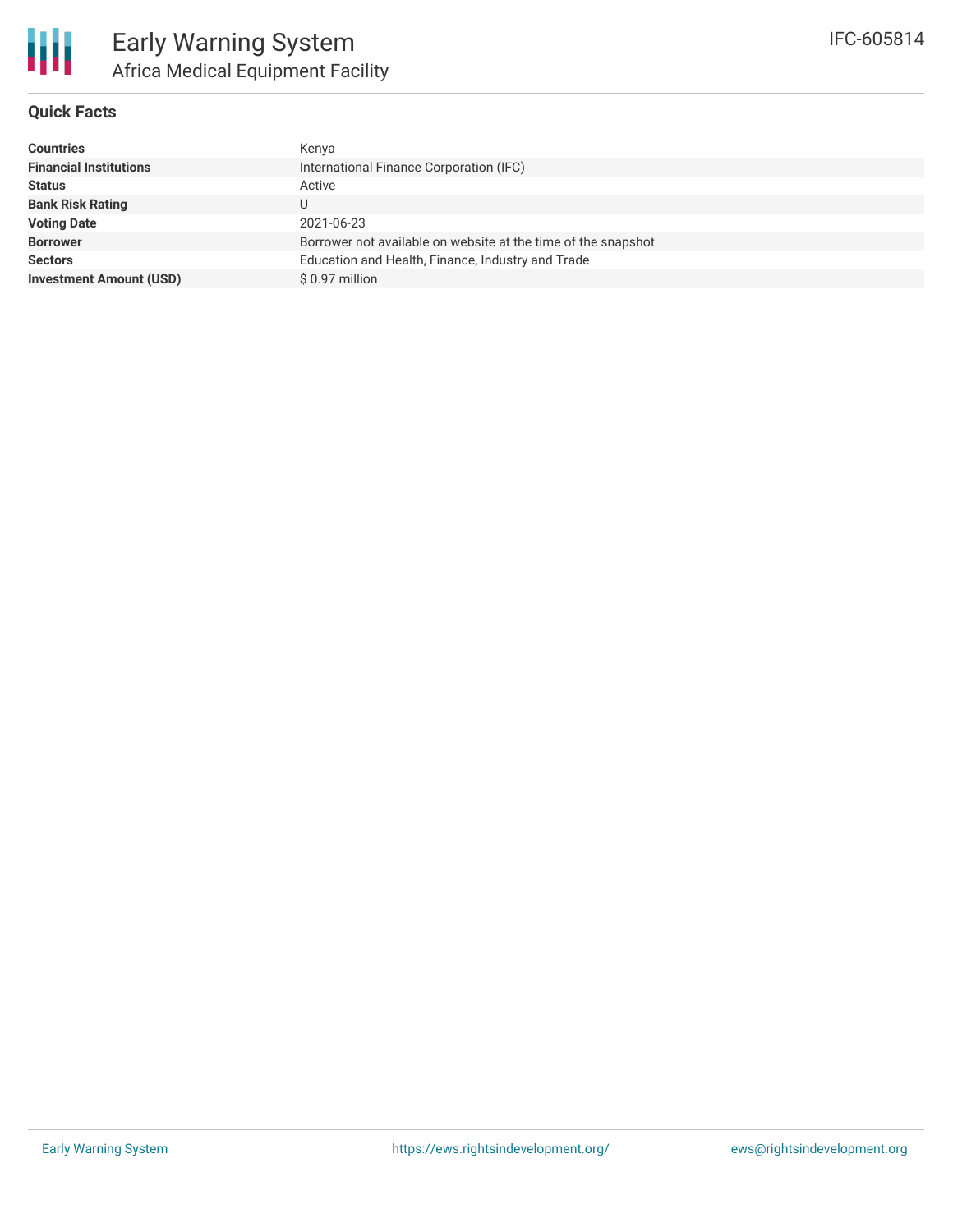

#### **Project Description**

According to the bank website, the project will assist partner financial institutions in improving their capacity to serve their healthcare SMEs clients, especially in light of the ongoing COVID-19 pandemic, focusing on areas such as: program onboarding and general training for partner financial institutions; training and awareness building on medical equipment planning, procurement, maintenance and other relevant issues for healthcare SMEs and; financial management and business planning toolkit.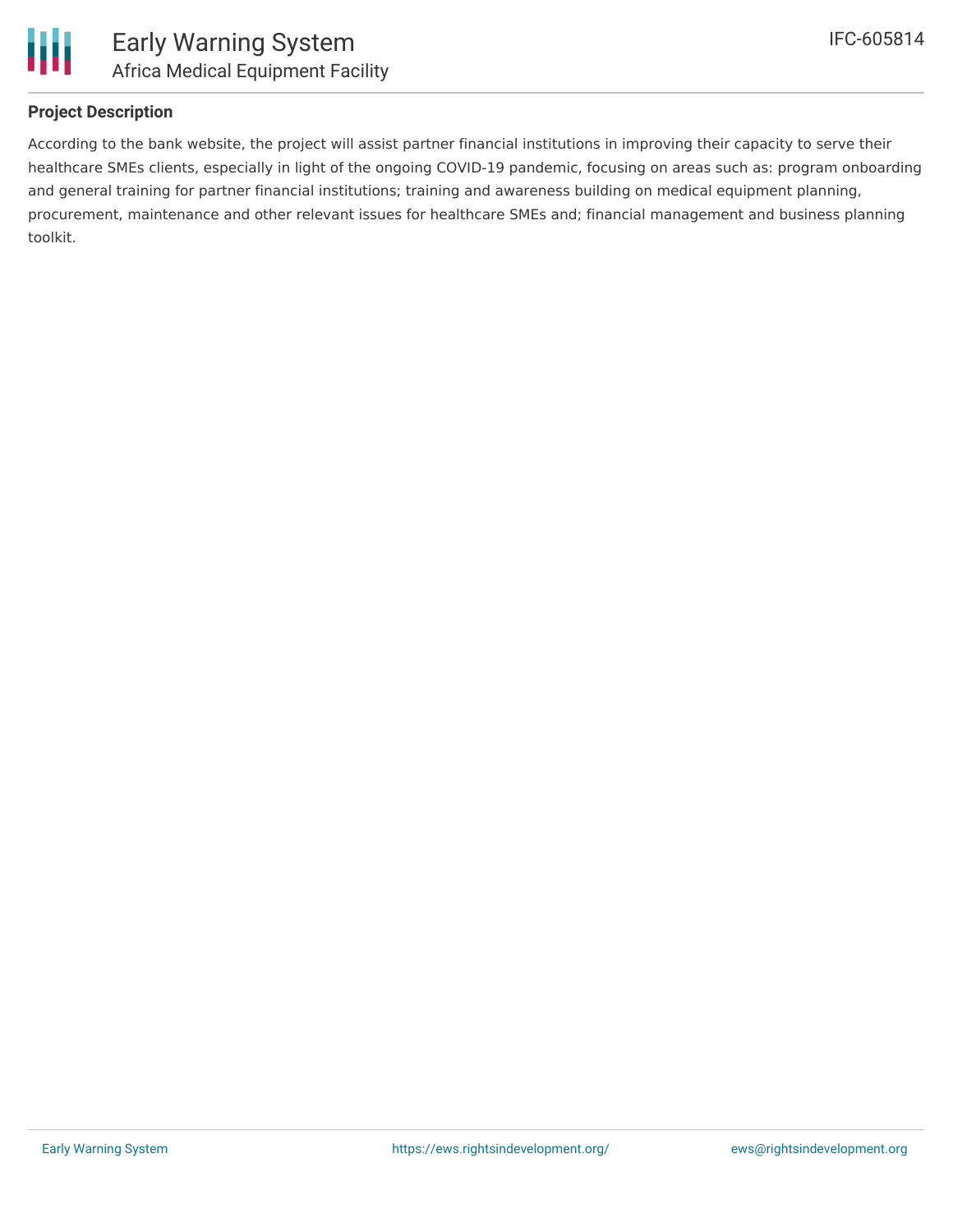

#### **People Affected By This Project**

The objective of this project is to improve partner financial institutions' ability to offer more financing to healthcare SMEs and prepare healthcare SMEs to become more bankable. The advisory component aims to strengthen healthcare SMEs' medical equipment procurement processes, financial management competencies and business planning; as well as strengthen partner financial institutions' understanding of the Risk Sharing Facility (RSF) and credit underwriting skills in the sector.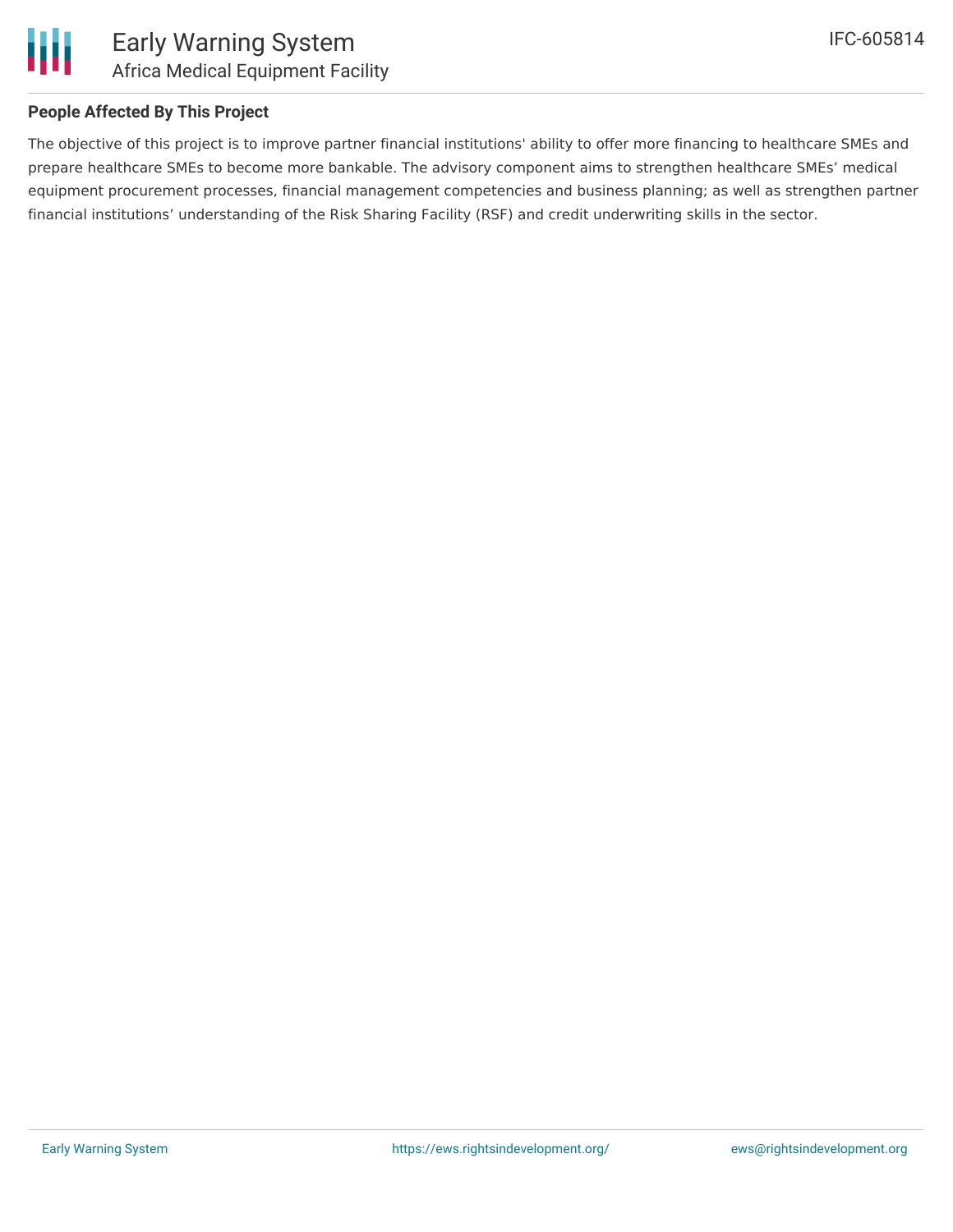• International Finance Corporation (IFC)

Investment type not available on website at the time of the snapshot